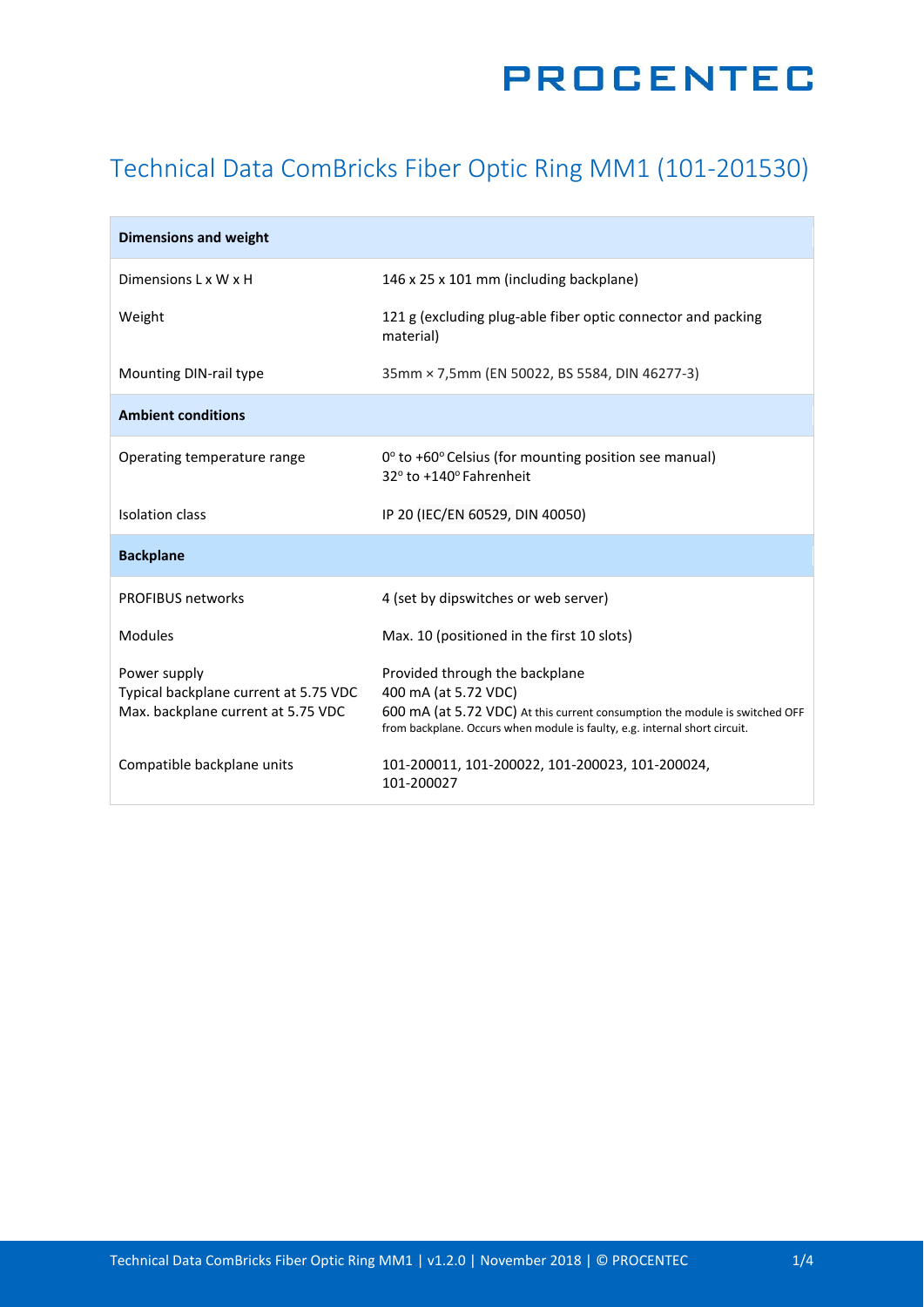| <b>Supported Protocols</b>        | other FDL based protocol                                                                                                                                                                                                                                                                                                                                                                                                                                                                                                       |                           |                                                                                    | DP-V0, DP-V1, DP-V2, FDL, MPI, FMS, PROFIsafe, PROFIdrive and any                                                                                                                                                        |  |
|-----------------------------------|--------------------------------------------------------------------------------------------------------------------------------------------------------------------------------------------------------------------------------------------------------------------------------------------------------------------------------------------------------------------------------------------------------------------------------------------------------------------------------------------------------------------------------|---------------------------|------------------------------------------------------------------------------------|--------------------------------------------------------------------------------------------------------------------------------------------------------------------------------------------------------------------------|--|
| Address                           | No bus address required                                                                                                                                                                                                                                                                                                                                                                                                                                                                                                        |                           |                                                                                    |                                                                                                                                                                                                                          |  |
| <b>Transmission speed</b>         | 9.6 kbps  12 Mbps (including 45.45 kbps)                                                                                                                                                                                                                                                                                                                                                                                                                                                                                       |                           |                                                                                    |                                                                                                                                                                                                                          |  |
| Transmission speed detection time |                                                                                                                                                                                                                                                                                                                                                                                                                                                                                                                                |                           |                                                                                    | Auto detect (< 10 s detection and 50 s baudrate switchover time)                                                                                                                                                         |  |
| Total delay ring structure        | $T_{SLOT} \geq$ Max <sub>TSDR</sub> + ((FO <sub>length</sub> $\times$ FO <sub>delay</sub> ) + (N <sub>FO-modules</sub> $\times$ N <sub>delay</sub> )) x 2<br>$FOlength$ = Total length of fiber optic cable in the ring in km<br>$FO_{delay}$ = Delay of fiber optic cable per km in bit times (see table)<br>$N_{FO\text{-modules}} =$ Number of fiber optic modules in the ring<br>$N_{\text{delay}}$ = Delay of one fiber optic module (see table)<br>The delay time is multiplied by 2 for a request and response message. |                           |                                                                                    |                                                                                                                                                                                                                          |  |
|                                   | <b>Baudrate</b>                                                                                                                                                                                                                                                                                                                                                                                                                                                                                                                | <b>Max<sub>TSDR</sub></b> | <b>FO</b> delay                                                                    | <b>N</b> delay                                                                                                                                                                                                           |  |
|                                   |                                                                                                                                                                                                                                                                                                                                                                                                                                                                                                                                | [Tbit]                    | [Tbit/km]                                                                          | [Tbit]                                                                                                                                                                                                                   |  |
|                                   | 12 Mbps                                                                                                                                                                                                                                                                                                                                                                                                                                                                                                                        | 800                       | 60                                                                                 | 47                                                                                                                                                                                                                       |  |
|                                   | 6 Mbps                                                                                                                                                                                                                                                                                                                                                                                                                                                                                                                         | 450                       | 30                                                                                 | 25                                                                                                                                                                                                                       |  |
|                                   | 3 Mbps                                                                                                                                                                                                                                                                                                                                                                                                                                                                                                                         | 250                       | 15                                                                                 | 14.5                                                                                                                                                                                                                     |  |
|                                   | 1.5 Mbps                                                                                                                                                                                                                                                                                                                                                                                                                                                                                                                       | 150                       | 7.5                                                                                | 9                                                                                                                                                                                                                        |  |
|                                   | 500 kbps                                                                                                                                                                                                                                                                                                                                                                                                                                                                                                                       | 100                       | 2.5                                                                                | 5                                                                                                                                                                                                                        |  |
|                                   | 187.5 kbps                                                                                                                                                                                                                                                                                                                                                                                                                                                                                                                     | 60                        | 0.94                                                                               | 4.5                                                                                                                                                                                                                      |  |
|                                   | 93.75 kbps                                                                                                                                                                                                                                                                                                                                                                                                                                                                                                                     | 60                        | 0.47                                                                               | 4.5                                                                                                                                                                                                                      |  |
|                                   | 45.45 kbps<br>19.2 kbps                                                                                                                                                                                                                                                                                                                                                                                                                                                                                                        | 400<br>60                 | 0.23<br>0.1                                                                        | 4.5<br>4                                                                                                                                                                                                                 |  |
|                                   | 9.6 kbps                                                                                                                                                                                                                                                                                                                                                                                                                                                                                                                       | 60                        | 0.05                                                                               | $\overline{4}$                                                                                                                                                                                                           |  |
|                                   | Note                                                                                                                                                                                                                                                                                                                                                                                                                                                                                                                           |                           |                                                                                    |                                                                                                                                                                                                                          |  |
|                                   | $FO_{delay} = (FO_{cable\_length} / FO_{cable\,latency}) / Bit_{time}$                                                                                                                                                                                                                                                                                                                                                                                                                                                         |                           |                                                                                    |                                                                                                                                                                                                                          |  |
|                                   | example FO <sub>delay</sub> , 1km, 1.5Mbps:                                                                                                                                                                                                                                                                                                                                                                                                                                                                                    |                           |                                                                                    |                                                                                                                                                                                                                          |  |
|                                   |                                                                                                                                                                                                                                                                                                                                                                                                                                                                                                                                |                           | $(1000 \text{ m} / 200 \text{ \mu}$ sec/m $)$ / 0.666 $\mu$ sec = 7.5 Tbit/km      |                                                                                                                                                                                                                          |  |
|                                   | Example 1: 1.5 Mbps, 5 km FO cable (total ring length), 6 FO ring modules<br>$T_{SLOT} \geq$ Max <sub>TSDR</sub> + ((FO <sub>length</sub> x FO <sub>delay</sub> ) + (N <sub>FO-modules</sub> x N <sub>delay</sub> )) x 2<br>$T_{SLOT} \ge 150 + ((5 \times 7.5) + (6 \times 9)) \times 2 \ge 333$ bit times                                                                                                                                                                                                                    |                           |                                                                                    |                                                                                                                                                                                                                          |  |
|                                   |                                                                                                                                                                                                                                                                                                                                                                                                                                                                                                                                |                           | $T_{SLOT} \ge 450 + ((25 \times 30) + (10 \times 25)) \times 2 \ge 2450$ bit times | Example 2: 6 Mbps, 25 km FO cable (total ring length), 10 FO ring modules<br>$T_{SLOT} \geq$ Max <sub>TSDR</sub> + ((FO <sub>length</sub> x FO <sub>delay</sub> ) + (N <sub>FO-modules</sub> x N <sub>delay</sub> )) x 2 |  |
| Jitter per message frame          | 0.0625 Tbit at 9.6 Kbps - 3 Mbps<br>0.125 Tbit at 6 Mbps<br>0.25 Tbit at 12 Mbps                                                                                                                                                                                                                                                                                                                                                                                                                                               |                           |                                                                                    |                                                                                                                                                                                                                          |  |
| Deviation                         |                                                                                                                                                                                                                                                                                                                                                                                                                                                                                                                                |                           |                                                                                    | 2 Tbit times for received messages is allowed and is corrected to<br>nominal speed when transmitted (over the complete message)                                                                                          |  |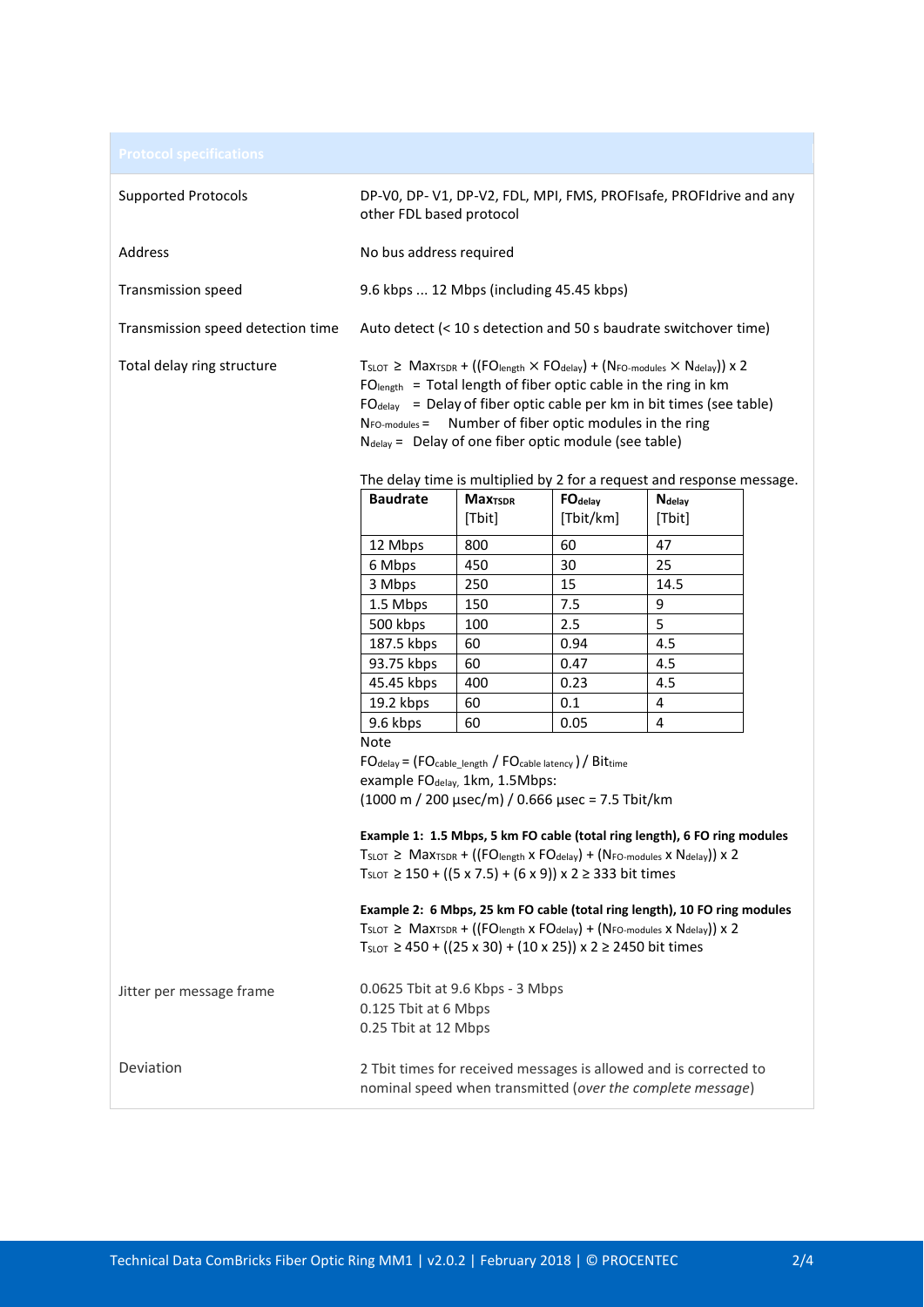| <b>Fiber optic specifications</b> |                                                      |
|-----------------------------------|------------------------------------------------------|
| Fiber Optic wavelength            | Multimode 1310 nm                                    |
| Cable type                        | Multimode Fiber G62.5 (50) / 125 μm (OM1)            |
| Cable length                      | Max. 5 km (baudrate independent)                     |
| Optical budget                    | 13dB                                                 |
| <b>Optical Loss</b>               | 2dB per km                                           |
| Connectors                        | 4 x ST/BFOC (2 channels)                             |
| <b>Topologies</b>                 | Ring, point-to-point (direct, hub, split, star)      |
| Cascading depth                   | No limit, only busparameter limitation of the master |

## **Dipswitches**

|                                | <b>Network selection</b>                                        |
|--------------------------------|-----------------------------------------------------------------|
|                                | Network 1: NW0 = Left, NW1 = Left                               |
|                                | Network 2: NW0 = Right, NW1 = Left                              |
|                                | Network 3: NW0 = Left, NW1 = Right                              |
|                                | Network 4: NW0 = Right, NW1 = Right                             |
| NU                             |                                                                 |
| H/S                            | Use dipswitches or server settings (Left = DIP, Right = SERVER) |
| CH <sub>1</sub>                | Enable or disable channel 1 or 2 (Left = ON, Right = OFF)       |
| <b>RING</b><br>CH <sub>2</sub> |                                                                 |
| <b>RFF</b>                     | Ring Redundancy or Line (Left = RING, Right = LINE)             |
| <b>NU</b>                      |                                                                 |
| <b>NU</b>                      |                                                                 |
| <b>NU</b>                      | $NU = not used$                                                 |
| <b>NU</b><br><b>NU</b>         |                                                                 |
|                                |                                                                 |
|                                |                                                                 |
|                                |                                                                 |